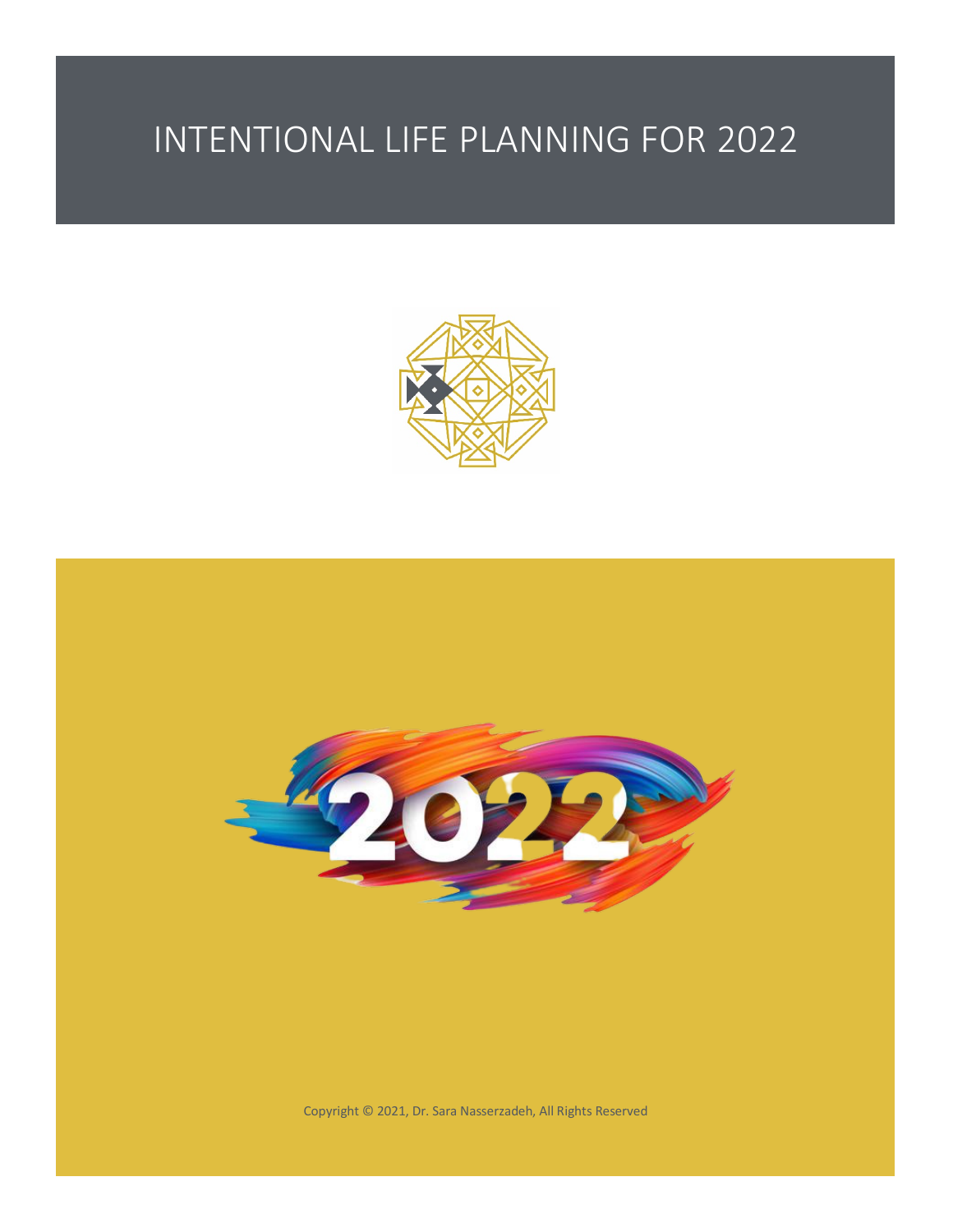Holiday seasons and the first quarter of every year sees an increase of people signing up for gyms, seeking therapy for self-growth and healing, booking annual checkups, and postponed medical procedures, sign up on dating apps, etc. and as the year goes on, these drops. Then the rest of the year would either be a monotone of following old habits or regretting that we lack motivation to follow through to live the life that we desire. The main reason for this is that there are many layers involved in what sparks and keeps our motivations as humans. We tend to often get motivated by a spark and then don't quite know how to fuel it to get to the finish line.

I have studied human behavior models in depth, worked with individuals and couples across 40 countries for more than 2 decades and helped fortune 500 companies and government leaders come up with policies, strategies and plans that would get them to the outcome they desire. It is my pleasure to give you the core concepts of it all in a few pages here so you can also plan for a new year which starts strongly and intentionally and and ends with a sense of fulfillment and thriving versus just surviving or sustaining.

We are usually encouraged to think about what we want and put action items behind them to achieve them. Right? To me, this is like showing a person how to offer a firm handshake without helping them address their sweaty hands which might be the main cause that they are avoiding the firm handshake to begin with.

In this exercise we will go through your roles (current and aspired), expectations surrounding them, your intention for each of them and the resources needed to get you from where you are to your desired stage by the end of next year. I ask all my clients to do this on annual basis, so we don't leave anything to chances. Although we cannot predict what is in the store for us 100% (as proven by the pandemic) but we could insert our intention and have a sense of agency around creating the life we desire.

I hope you are motivated enough to give this a try. Here is how you do it:

- Take a piece of paper or open a doc.
- On the left side create a column of all the roles that you currently have
- Then all the way to the right side of the page, create another column. In that column write down all the roles again (which you wish to keep by the end next year)
- Make blank spaces in front of the ones that you want to lose in 2022!
- Also add all the roles that you would like to have in your life and you don't have them at the moment but want to have them by the end of next year.
- Now looking at the right column that you just created, go over every role and for every one of these roles, you're going to have one intention in mind. What it means is that for example, if you have a role as a mother and you would like the goal for that role to be something like, "I would like to create a more meaningful bond with my child" that would be the overarching intention/goal for that role. Or if you are contemplating a decoupling with your partner, then that is the intention for that role.
- The next step after clarifying your intention/goal for each role is to work backward and put action items towards that goal. For some you need to have actions in every given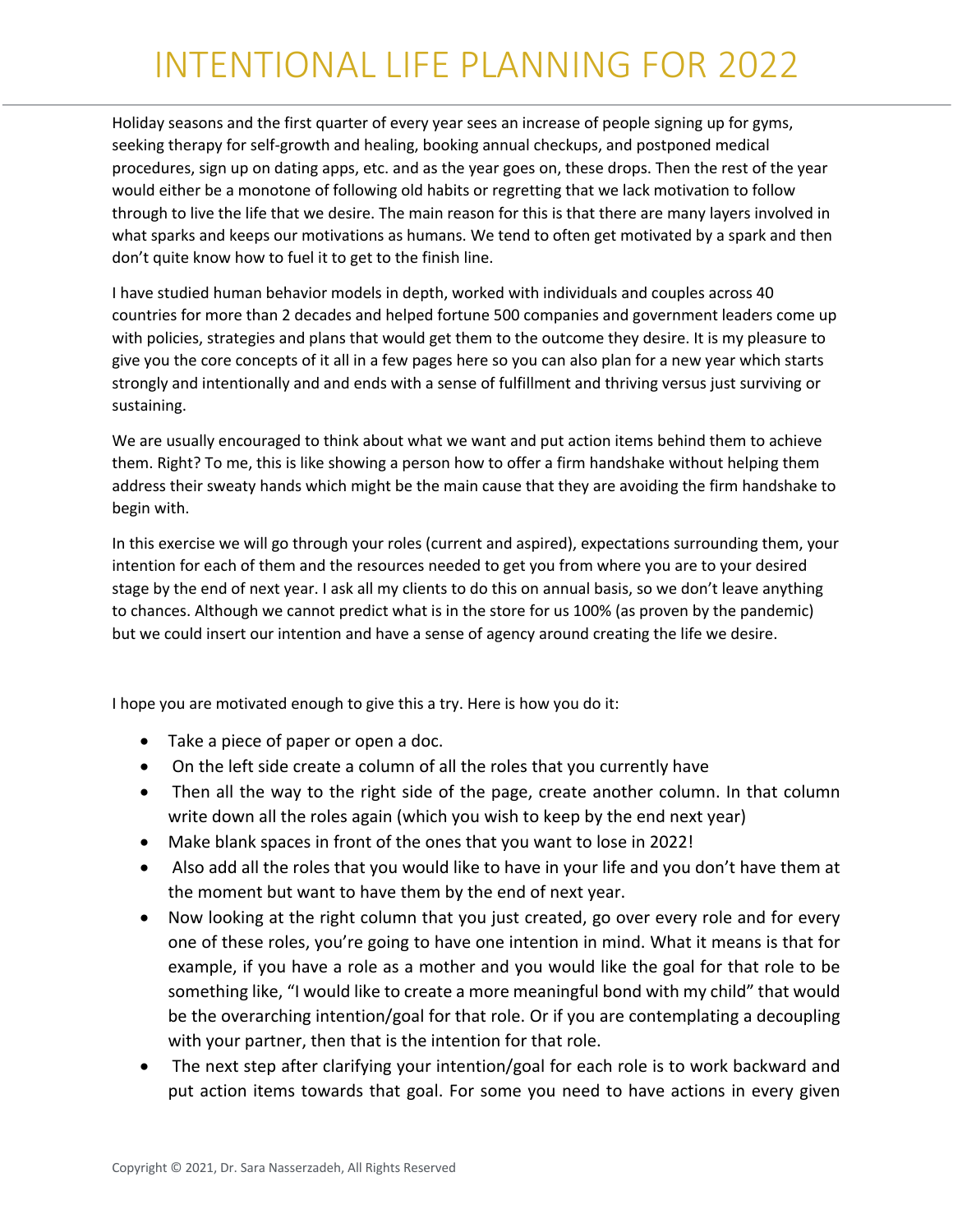week, for others you might need actions that are fulfilled on every quarter of the year (every 3 months) , every 6 months and so on. So the increments that you are putting down for each role and the timing for inserting an action item could be different. For example, to create a more meaningful bond with your child, you might want to pick them up from school 3 times a week or be present for their night routine or have dinner together every night. Meanwhile, to sustain a connection with a business connection, a message through LinkedIn every 6 month would suffice, or if you are looking to decouple from your partner, one week you might want to put your resources together, one week you might have a goal of finding a counselor to help you through the process, one week you might want to reach out to close family and friends and let them know where your coupledom is, etc.

- Now looking at all the action items created, you want to also think about the time, resources, energy, money, etc. that you need to make each action to happen (making it as realistic as possible).
- Then, look into each role and think about the expectations surrounding it:
	- o Expectations that you have of yourself in that role (for example, one should be in a healthy relationship, one should have a closer bond with their child, etc. ).
	- $\circ$  Then think about the expectation that the person involved in that role might have (you might assume this or actually have had a conversation with the person about what they need from you in that role). For example, your child might have complained that they don't see you as often as they wish, or your partner is expecting that you be someone for them that you are not or be more communicative or have more frequent sex with them, etc.
	- $\circ$  On the 3<sup>rd</sup> level, think about your larger circle and see if you could recognize their voices in the mix. For example, a good mother is …. , a healthy relationship is …., a person who decouples is …. , and get to know others' expectations and judgements around these roles. This recognition will help you clarify whose voice you are listening to so you could proceed with a sense of agency and awareness rather than just going with the flow and at the end of the day fulfilling others' expectations without knowing if they are actually meaningful to you, matter or get you the outcome that you desire.

For practice, write a couple of roles and your goals for those roles here: